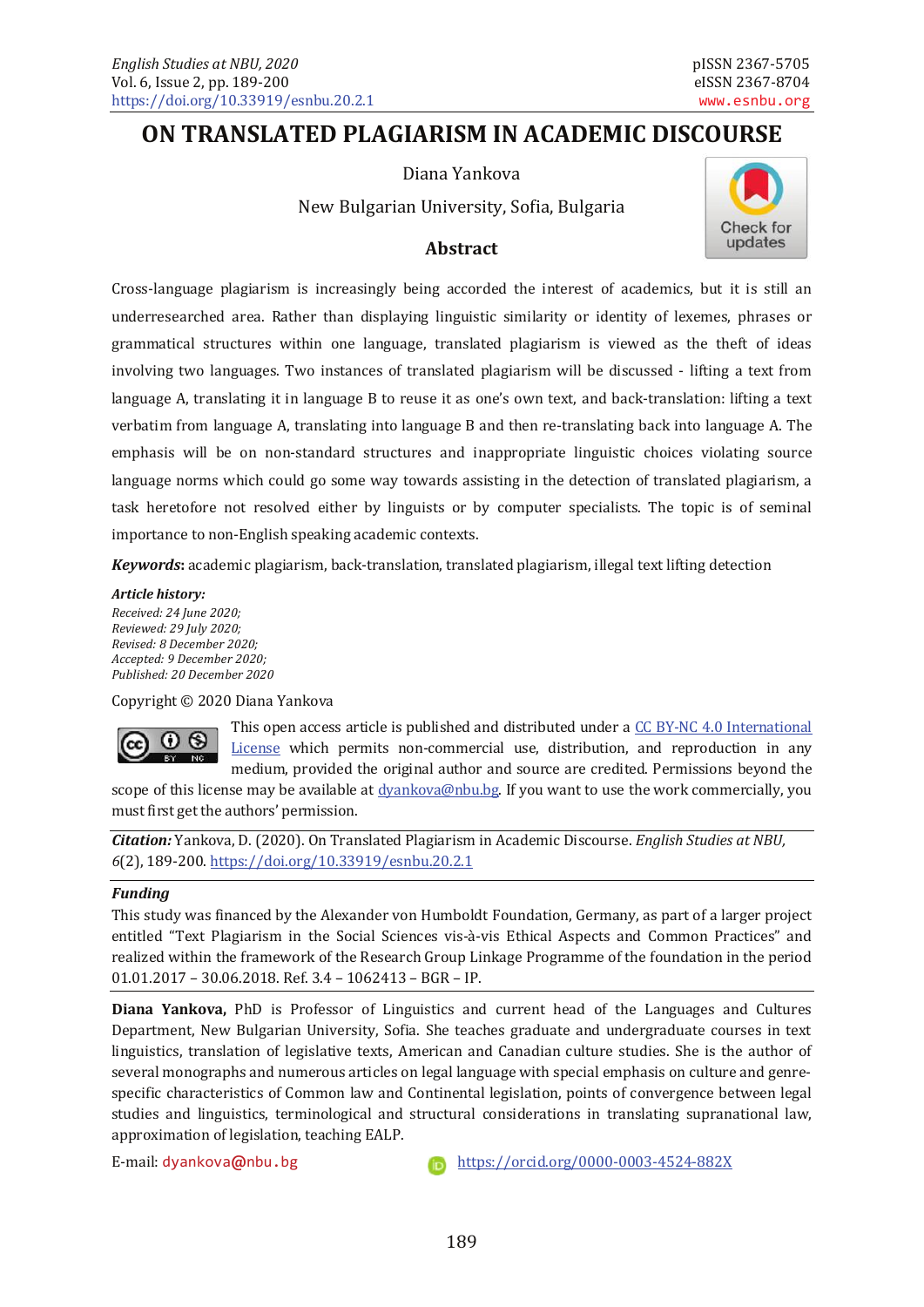#### **Aims of the study**

A topic that has fairly recently began to be accorded academic interest is that of translated plagiarism, also known as plagiarism in translation (Turell, 2008), translingual plagiarism (Sousa-Silva, 2014), cross-language plagiarism, among others. Most research so far has focused on textual plagiarism and based on Coulthard's (2004) conception that the idiolect - the lexical, syntactic, and pragmatic use of a language, is idiosyncratic to an individual.

This would preclude the likelihood of two speakers producing two identical stretches of discourse and can therefore be detected by linguistic analysis which ascertains whether two texts are textually identical or similar. Translated plagiarism, on the other hand, cannot be detected by standard text comparison. Rather than displaying linguistic similarity or identity of lexemes, phrases, or grammatical structures within one language, translated plagiarism is considered plagiarism of ideas involving two languages.

It is proposed that translated plagiarism is investigated using Selinker's interlanguage theory expounding that the same meaning is not expressed identically by native and non-native speakers of a language. This results in language transfer and influences the translation process. It is presumed, therefore, that such a text will display non-standard structures and inappropriate linguistic choices violating source language norms, lending a feeling of foreignness to a text. Norm deviations found in a case study of 20 student papers will be discussed according to the level of language in which they occur.

#### **Plagiarism: definition, reasons, types**

The phenomenon of plagiarism has for the past few decades become increasingly prominent in public life, and although intellectual property rights were considered initially a Western or an Anglo-Saxon concept (c.f. Flowerdew & Li, 2007, p. 162), the unlawful and uncredited borrowing of someone else's work pretending it is your own is becoming more and more widespread across countries, disciplines, and types of users. Although not restricted only to tertiary institutions, it is of special concern for higher education establishments because of the very nature of the learning process: in many of disciplines, mainly the humanities - students are required to produce original pieces of argumentative writing based on an effective and analytical scrutiny of several academic sources incorporating and interweaving the ideas and concepts in those sources within their own writing. For novice writers this proves to be a hard task indeed since they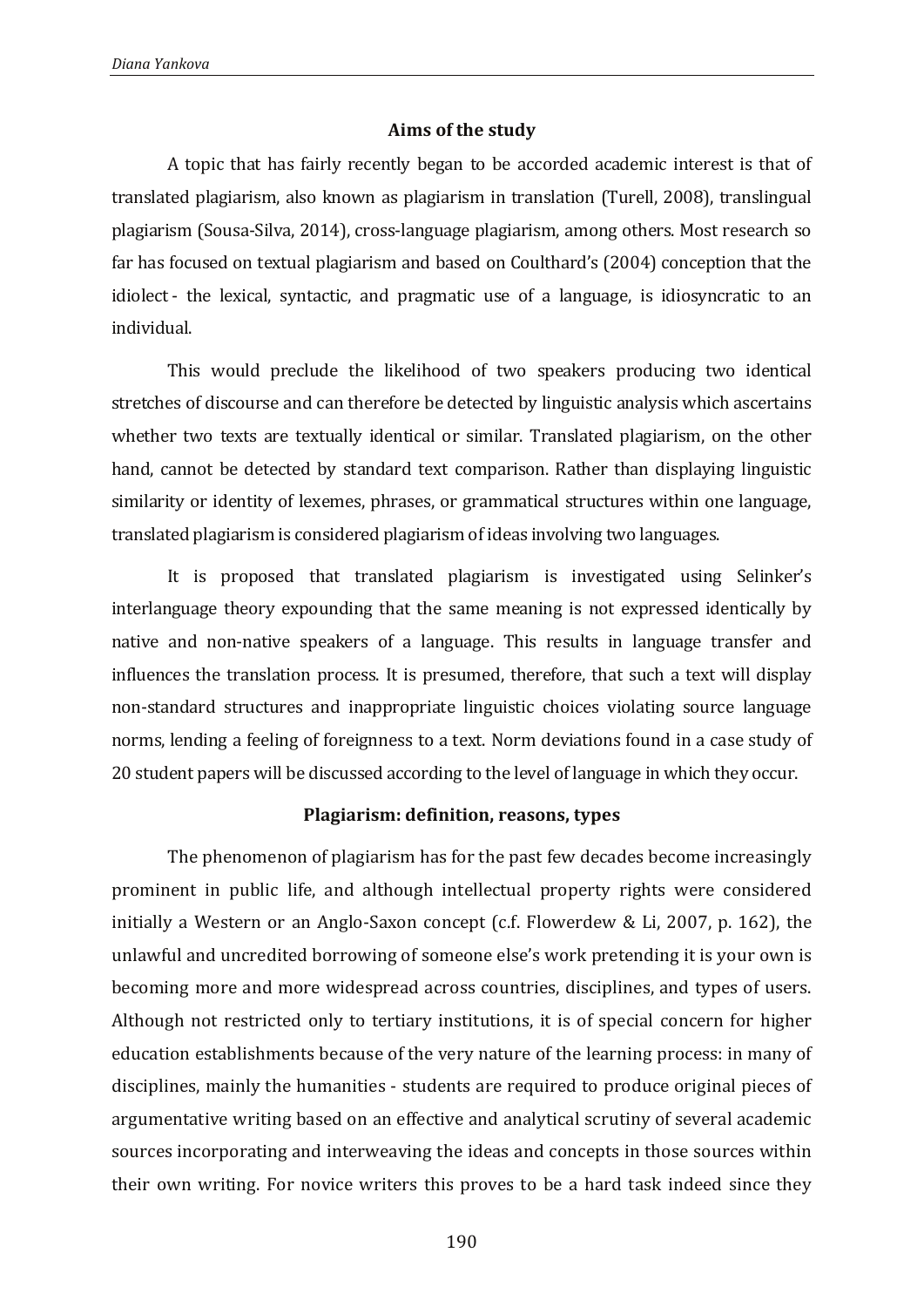have not yet fully mastered the discourse features and strategies of the respective genre (e.g., an argumentative essay) and at times a very thin line can be found between own research and what would be considered borrowing without giving credit (cf. Angélil-Carter, 2000; Devlin & Gray, 2007; Elander et al., 2010).

Therefore, plagiarism is both a complex and a fuzzy concept, spawning debate, contention, and dispute in academe. A recent study (Vassileva & Chankova, 2019) of attitudes to plagiarism among university professors in Germany and Bulgaria showed differing opinions on such aspects of the phenomenon as what constitutes plagiarism, which types of plagiarism are acknowledged, how should academe react to text appropriation, etc. Numerous definitions have been put forth, but the fact is that this form of academic misconduct has proved to be an abstruse concept. It has been described as 'the theft, or unacknowledged use, of text created by another' (Coulthard, 2004, p. 433), a phenomenon that encompasses 'From simple errors in citation to patchwriting and to downloading or purchasing whole essays' (Shi, 2006, p. 264), as 'language re-use' (Flowerdew and Li, 2007), among others. Pecorari (2008, p.6) offers three criteria, which if present, point to textual plagiarism - linguistic relationship: a text contains words and/or ideas of another text; non-coincidental similarity between texts: words and ideas are repeated from another text; and failure to attribute relationship to another text. In addition, the third criterion is determined by the expectations of the discourse community and the understanding of the reader.

Another issue that has been widely discussed is the intercultural context of plagiarism or the cross-cultural differences in discourse culture and conventions. Arguments have been put forth that compared to Western, individualistic cultures, in more collectivist societies (e.g., in Asia) individual accomplishment is not highly esteemed and encouraged. Within such discourse communities, ideas are considered common heritage and knowledge, hence the absence of a need to credit sources (Deckert, 1993; Sowden, 2005). However, there has been a call to 'guard against essentializing culturally conditioned views of plagiarism' and move away from cultural stereotyping (Flowerdew & Li, 2008, p. 166) (cf. also Pecorari, 2008; Pennycook, 1996).

In discussing plagiarism, a question that always arises is whether text appropriation has been effectuated inadvertently or intentionally and a distinction has been attempted at delineating intentional and unintentional plagiarism (cf. Casanve,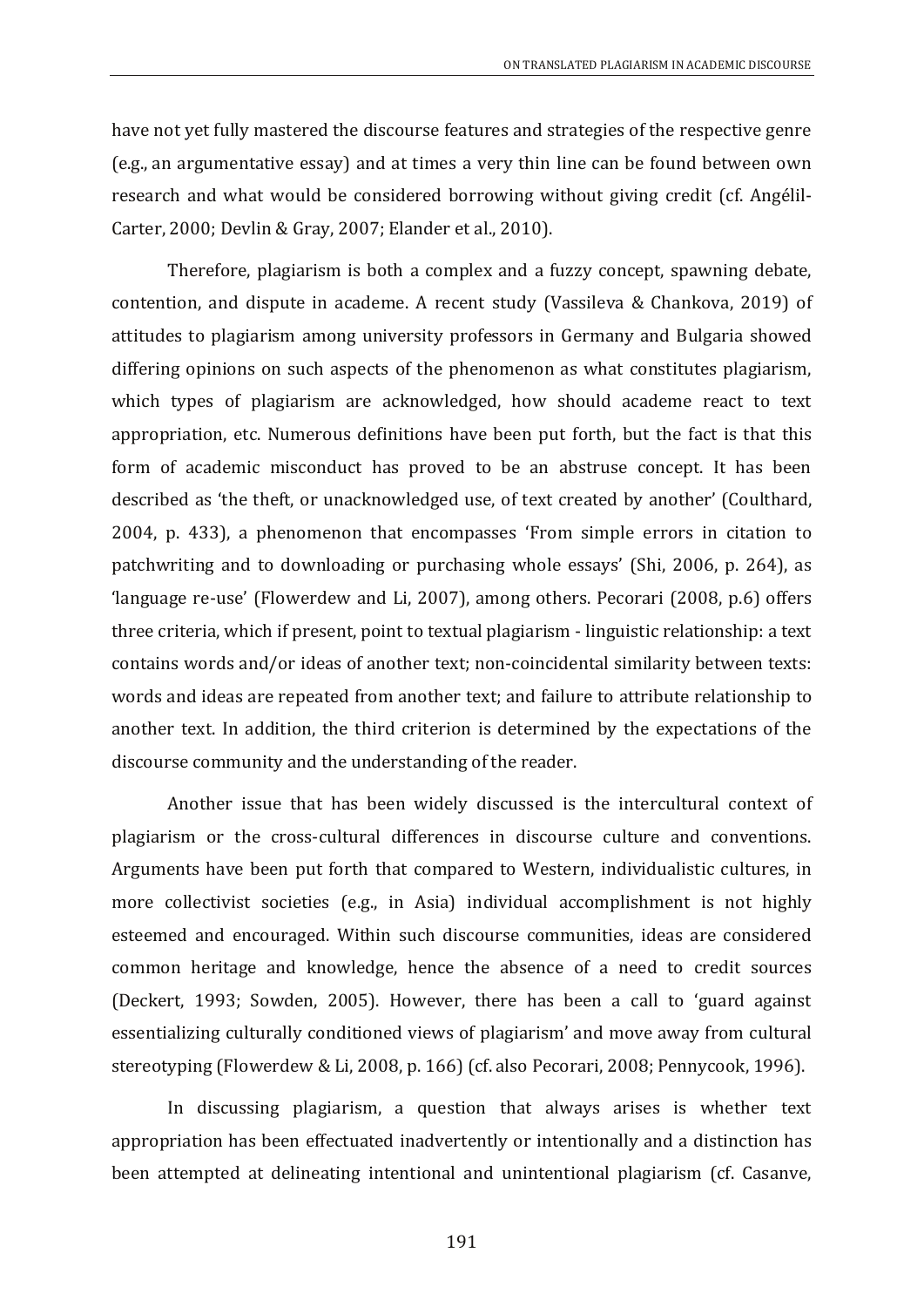2004; Pecorari, 2006). Based on whether intentional deception is present or not Pecorari (2015) distinguishes between what she terms prototypical plagiarism and patchwriting (a notion proposed by Howard, 1993), the former demonstrating intention to deceive (however difficult it is to determine intention), while with the latter there is absence of intention and is engendered by inexperience. Patchwriting is sometimes considered to be an important stage of the student learning process with positive pedagogical value and it has been recommended that novice writers and students make maximum intellectual use of it and then move beyond it (Howard, 1995, p. 796).

Academic dishonesty has been analysed from different perspectives. Ethical, legal, behavioural, technological angles have been used by researchers to explain why students cheat. A pivotal role is played by the exigencies of the current situation in learning environments: students are expected to produce more work than previously under higher pressure, with stricter deadlines, while leading more dynamic lifestyles in the present busy, high-powered, fast world. Due to greater performance expectations, less time for studying, high competitiveness, initial lack of writing skills, scantier contact classes, more group work and easy access to electronic resources, students sometimes opt for an easier solution to their academic assignments – appropriating someone else's work and submitting it as their own. In addition, a facilitating factor is the distance learning environment that is being more and more adopted by higher education institutions across Europe and North America. Mental fatigue and pure laziness on the part of students can also contribute to the practice of plagiarism (cf. Bennett, 2005; Marsden et al., 2005). Powell (2012, p. 9) has developed a detailed theoretical model to explain why plagiarism occurs, in which she lists contributing personal traits and situational factors. Personal traits include goal orientation or the desire to succeed and the fear of failure, academic integration, and degree of ethical reasoning, while situational variables can be student specific – external family, financial or time pressure, academic performance and prior learning experience, and institution specific: defiance or objection to the task and levels of satisfaction with course and teacher.

Sousa-Silva et al. (2010, pp. 6-11) analysed paraphrasing and referencing verbs as textual strategies that students apply to appropriate text. They singled out the most common textual devices for paraphrasing: replacing lexical items with resort to e.g., synonyms, antonyms, superordinates, i.e., paradigmatic semantic variation; deleting or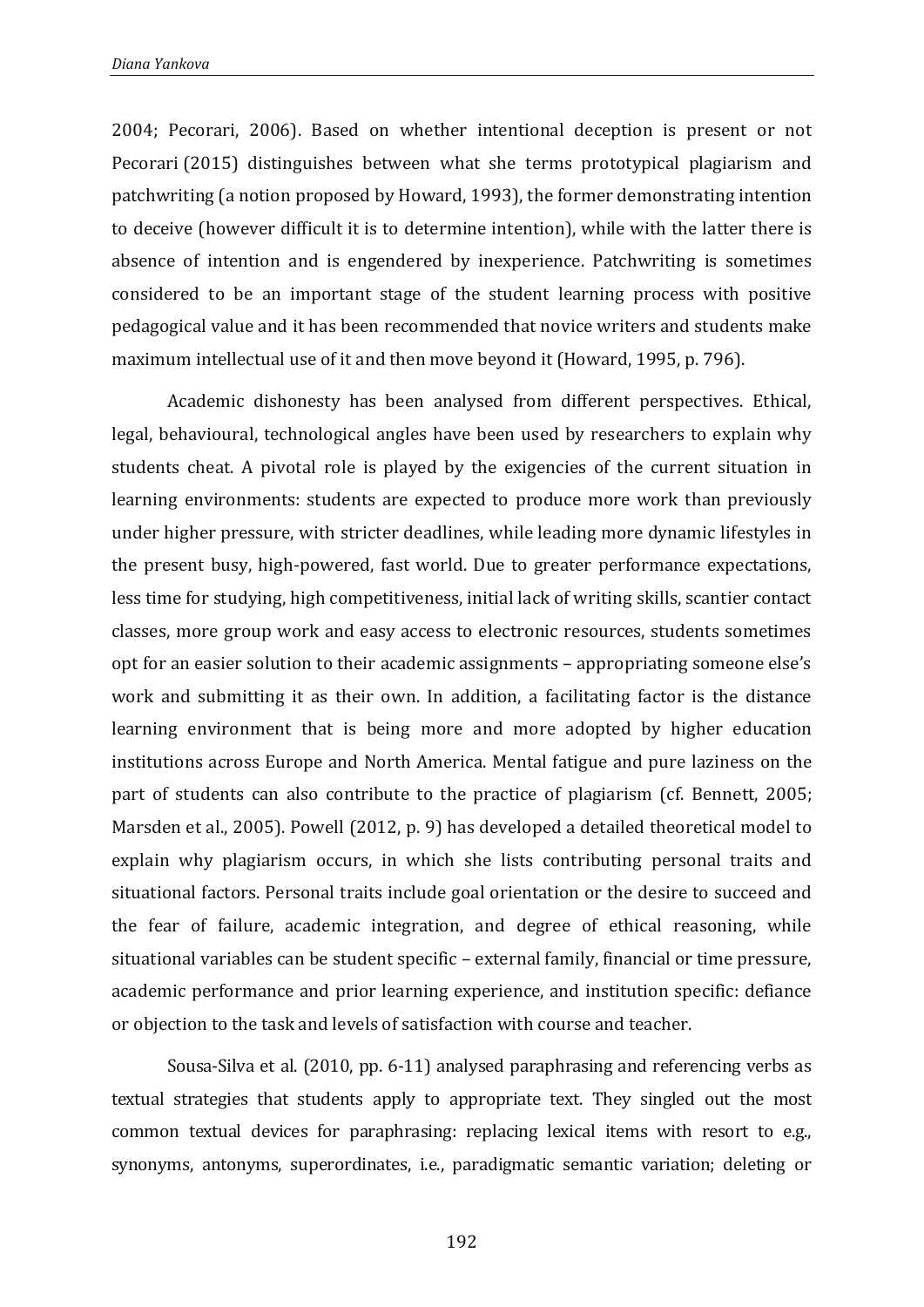adding specification; adding words to reused verbatim strings; omitting and replacing elements at the lexical, syntactic or stylistic level to make the text coherent; changing the spelling and the morphological categories and characteristics of an element; changing the word order. They also noted the verbatim use or making some changes to the referencing verbs.

Some of the strategies used by students to use sources inappropriately can be detected by antiplagiarism detection software, such as TurnitinTM, Grammarly, CopyCatch, CatchItFirst, SafeAssign, PlagTracker, PlagScan, Unicheck (the last three supporting Cyrillic). These software programmes, however, cannot detect all forms of plagiarism, but can only complement the work done by the linguist. More often than not an experienced lecturer can detect traditional types of plagiarism with the naked eye: some signs are easy to recognize, because they usually consist of thematic, linguistic or pragmatic discrepancies, such as orthographic deviation (font, spelling styles, capitalization), stylistic variation (paragraphs with different degree of proficiency in writing skills), variation in content (arguments not germane to the thesis), syntactic variation (sentence length, syntagmatic structures), etc.

## **Cross-language plagiarism**

The strategy of plagiarising through translation proper is a phenomenon that is gaining momentum and is facilitated by the wealth of academic research in English easily available online. This is a practice that affects mostly non-English speaking countries and thus provides a new context and entails different variables. So far, research has mainly focussed on plagiarism within the English-speaking world and not much academic endeavour has been directed to plagiarism through translation. Several aspects of this new non-Anglophone environment need scrutiny, such as the moral and ethical concept across different cultures, the attitude of students and faculty, and the university policies, among others. Also, detection in such cases is much more difficult, since lexical, grammatical, syntactic, etc. overlap cannot be established easily or unequivocally when two language systems are involved.

The strategies to conceal text plagiarism by means of translation can be divided into two groups: translation proper and back translation. Since the predominant language of texts on the Internet and generally in academic journals is English, in most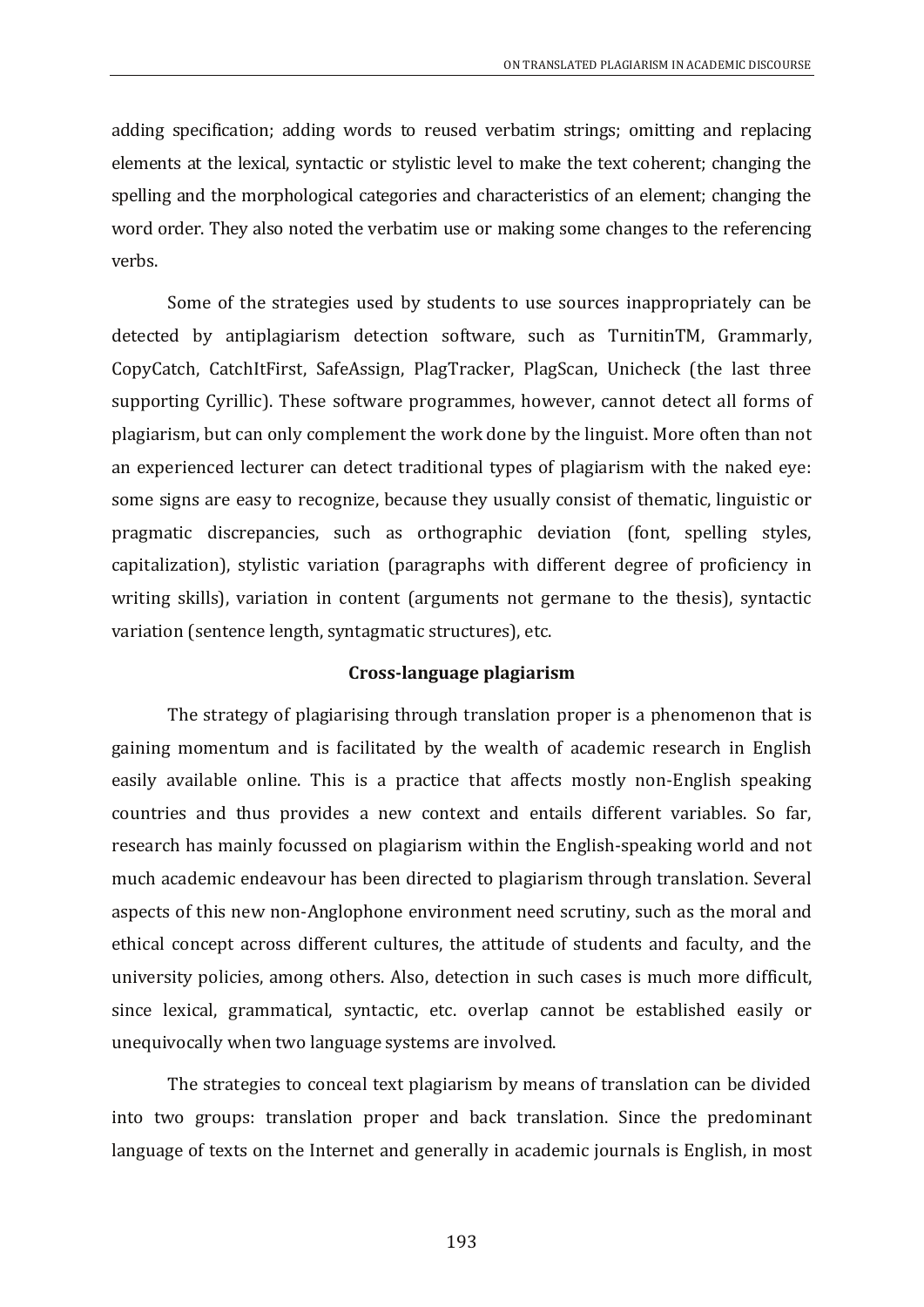cases the translation is from English into another language and thus translation proper is usually resorted to in non-English speaking contexts (but not necessarily).

Back-translation involves translating a text in one language to another language and then translating it back again into the original language. Here is an example of a short text from a random academic article originally in Spanish:

El papel que juega la seguridad es central en las dinámicas de integración que se llevan a cabo, sobre todo en el plano económico, y que llevan a una sensación de confianza, a un entrelazamiento que imposibilitaría una acción armada entre los distintos Estados inmersos en el proceso de integración. (Orozco Restrepo, (2016).

Google-translated into English returns the following:

The security role is central to the dynamics of integration They carried out, especially in the economic sphere, and They lead to a sense of confidence, to preclude an interlace armed action between the various immersed States the integration process.

When the English text is translated back into Spanish, it yields a different version of the source text:

El rol de seguridad es fundamental para la dinámica de la integración. Se llevaron a cabo, sobre todo en el ámbito económico, y Conducen a una sensación de confianza, para evitar un entrelazado acción armada entre los distintos Estados sumergidos el proceso de integración.

With minor editing the resultant text can be considered standard Spanish. It is highly unlikely to be detected by antiplagiarism software and will therefore be considered original. Since this process is automated, it is not even necessary to know a foreign language, therefore this strategy can be employed by both native and non-native students but is especially common with English native speakers (cf. Jones, 2009).

Detecting plagiarism through translation is a hard task indeed. Several possibilities have been offered in aid of identifying the infraction. Jones & Sheridan (2015, pp. 717-720) have proposed several strategies, starting with analysis of the writing style of a student by means of collecting writing samples as proof of student writing skills and as a point of reference for establishing the presence or absence of plagiarism in future, as well as monitoring of the development of their writing skills.

Sousa-Silva proposes a model for detecting translingual plagiarism based on Coulthard's idiolect, or that speakers "make typical and individuating co-selections of preferred words" leading to what he terms linguistic fingerprinting (Coulthard, 2004, p.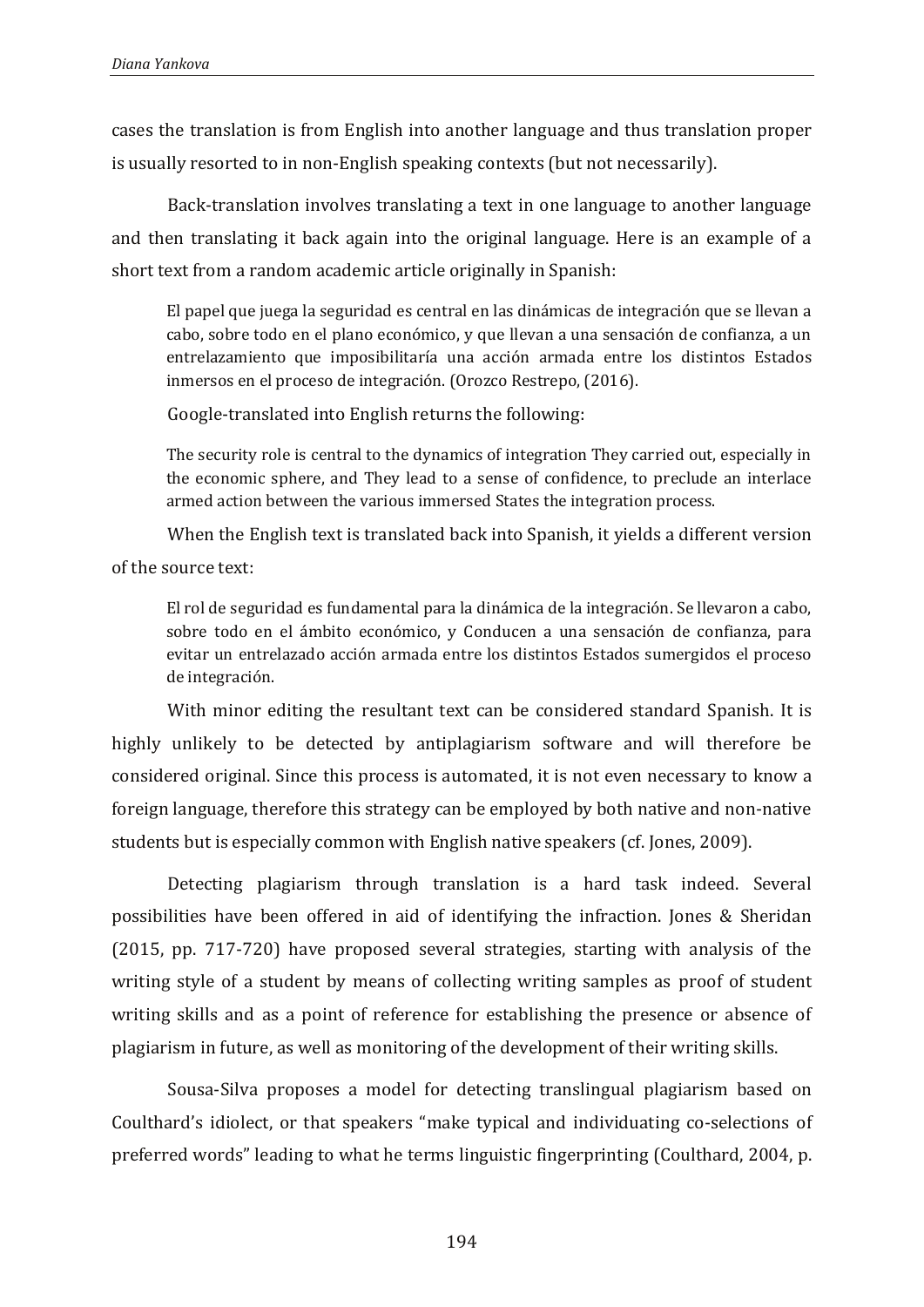432) and hence able to be used in identifying the author of a given text, and Selinker's (1972) concept of a speaker's interlanguage whose linguistic characteristics differ with native and non-native text producers and get transferred from the source to the target text (Sousa-Silva, 2014, p. 91). His model includes five categories: borrowing transfer, convergence, shift, restructuring transfer and attrition (Sousa-Silva, 2014, p. 84). Borrowing transfer implies the addition of a new element from the source language to the target language text, and convergence is observed when the final text consists of constituents that do not belong to either the source or the target language. A shift encompasses cases when elements and values diverge from those of the target language approximating source language aspects, restructuring transfer consists of introducing source language elements into the target language text. The fifth category in the framework, attrition, is found in instances when due to influence of the source language some target language elements are lost. The detection steps he proposes are a reversal of the plagiarism process: translating the target text back into the source text, checking the translated text for nonstandard linguistic forms, and comparing the translated text with other texts using Google.

Another possible model has been developed by Şahin et al. (2014) based on quantitative data collected by means of plagiarism detection software and qualitative analysis on the micro level (lexical/morphological, phrase level, sentence/clause level, tense/mood/aspect, textual level) and features on the macro level (discoursal level, translation strategies, page layout, etc.). The authors highlighted the fact that the qualitative analysis they performed detected the more subtle instances of plagiarism which would be overlooked by detection software, underscoring the need for developing such computer programmes and the indisputable role of the human factor in detecting plagiarism.

#### **Case study**

My interest in the topic of academic plagiarism focuses on the form of academic dishonesty through translation of texts because of the context in which I teach, namely BA and MA students majoring in English, Business Communication and Economics at New Bulgarian University. As a rule, tuition in the former programme is in English, barring translation and interpretation classes, where for obvious reasons both source and target languages are used. With Business Communication and Economics, the assignments are in Bulgarian. Most of the continuous assessment assignments that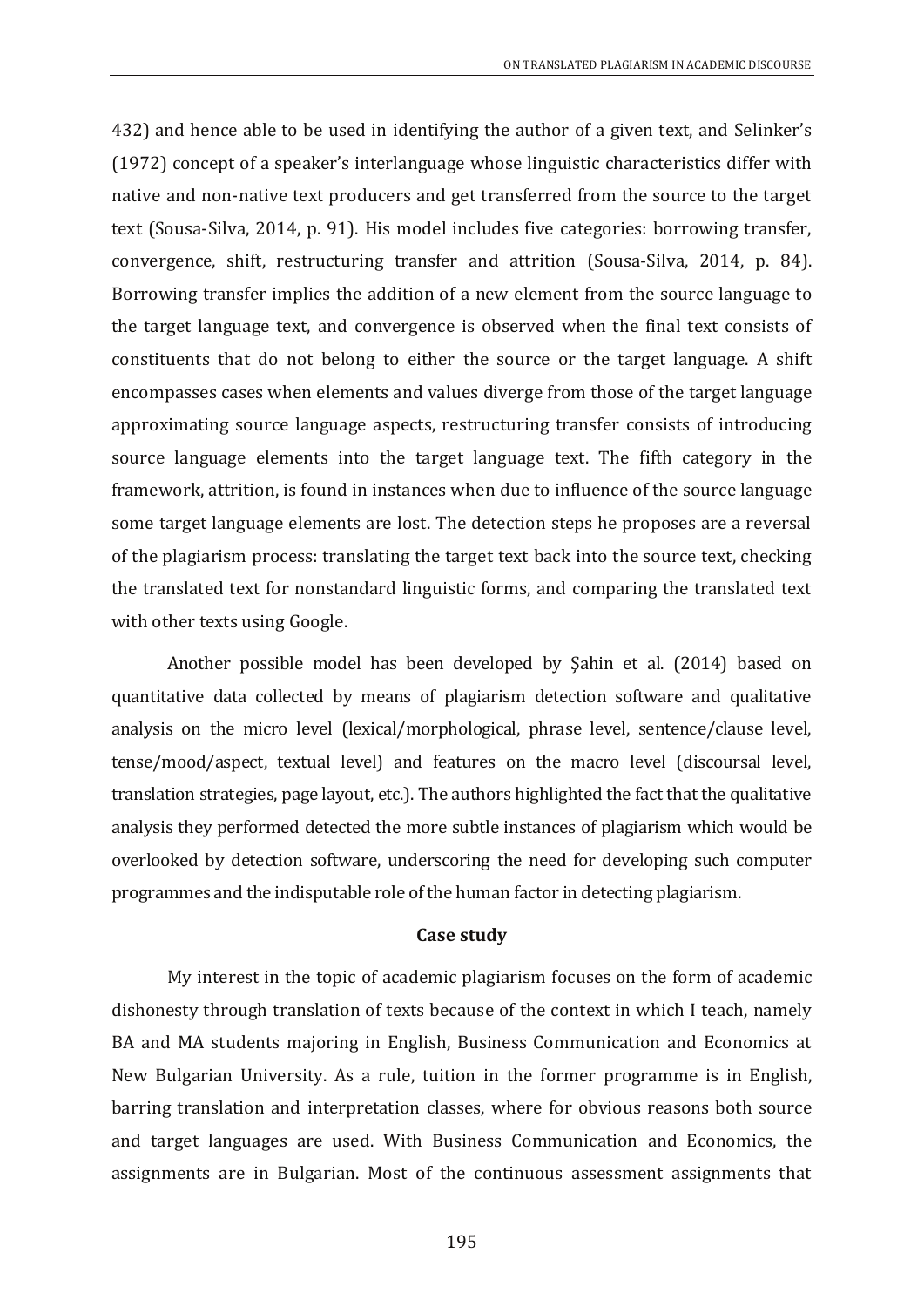students are required to complete are submitted through the electronic platform Moodle where each lecturer can turn on or off plagiarism detection software for each task. When students submit assignments in English the system takes seconds to establish if they have made inappropriate use of texts without citing the relevant sources but PlagScan cannot detect dishonest practices of textual borrowing from another language.

In attempting to tackle this issue and to test some of the Sousa-Silva's model a case study was carried out at New Bulgarian University in which 20 essays suspected of plagiarism written in Bulgarian and submitted by BA and MA students were analysed. The first stage was to look for inconsistencies, which were detected on different linguistic and conceptual levels. A contrastive linguistic analysis and error analysis was performed, and the most common techniques of interlingual transfer were highlighted applying Sousa-Silva's (2014) framework.

# **Orthography and punctuation:**

- using capital letters for nationalities and days of the week, which are not capitalized in Bulgarian, clearly an interference from English as in Понеделник, Май, Български when not the first word in a sentence;
- missing commas, in places where they are essential in Bulgarian, and generally used much more often than in English;
- wrong format of dates: year/month/date as typically American instead of date/month/year as the format is in Bulgarian;
- wrong rendition of place names, e.g., Kremlin as Кремлин, instead of Кремъл.

## **Syntax**:

- resorting to passive voice in Bulgarian much more than appropriate;
- wrong use of possessive pronoun: неговото дело, instead of делото му;
- leaving a pronoun as a subject in the sentence Bulgarian is a pro-drop language;
- wrong use of articles;
- hardly any instances of paraphrasing;
- no reordering of sentence structure;
- $overuse$  of the  $-ing$  form: дали не нарушава закона, използвайки мобилния си телефон по време на шофиране (to check he was not breaking the law by using his mobile while driving). In Bulgarian it is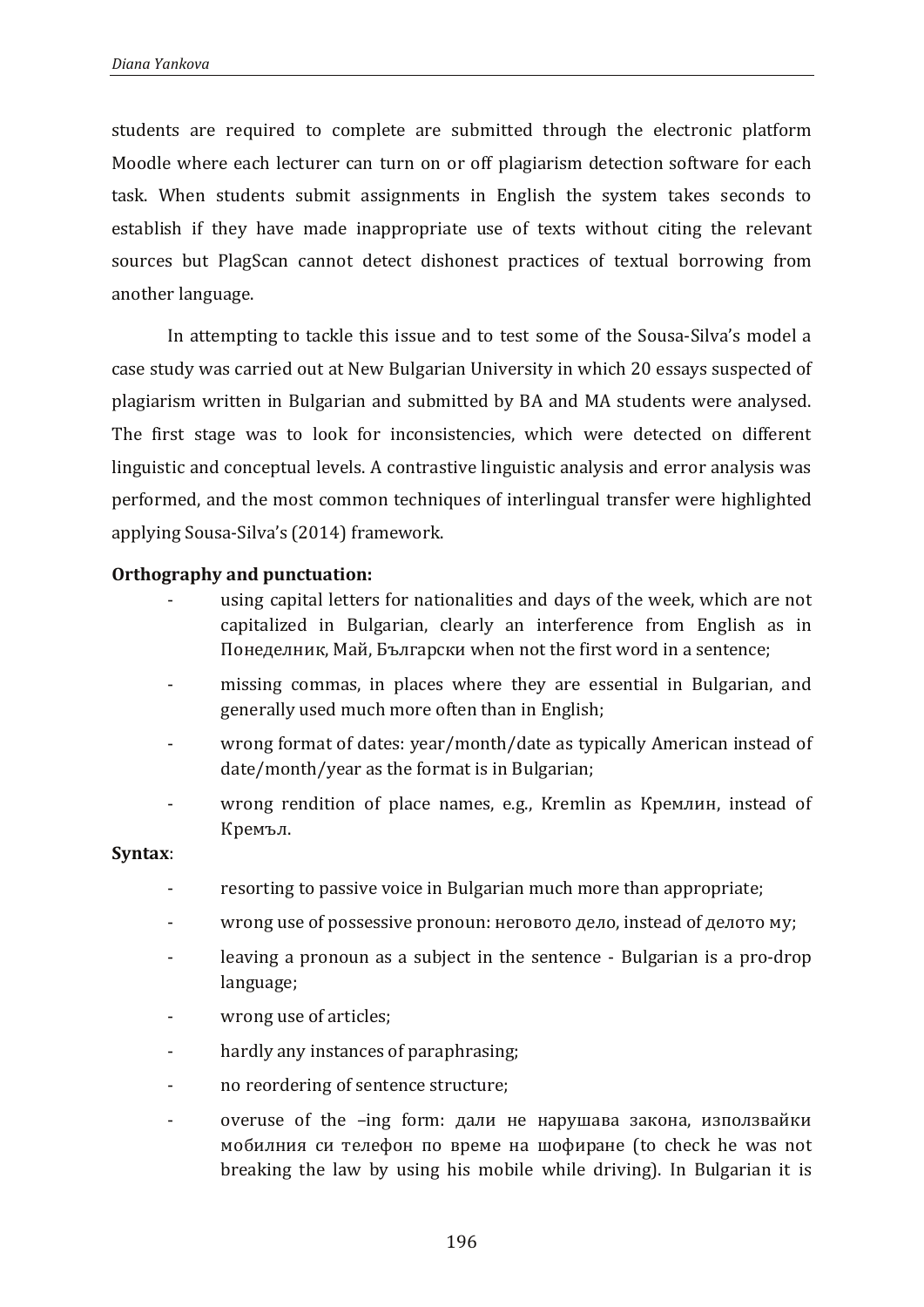more common to say дали не нарушава закона, като използва мобилния си телефон;

sentence length variation.

# **Lexical devices:**

- unnaturally sounding collocations;
- not so much lexical substitution (hypernyms, hyponyms, synonyms and antonyms);
- lack of understanding of context and hence wrong choice when translating a word;
- style shift.

Another aspect that merits attention is sentence length in student essays which usually divides experienced and novice writers. It has been widely acknowledged that at the start of their tertiary level studies, in their academic essays, students employ shorter sentences (e.g., 15-17 words according to Harris (2001)) and with the progression of their studies as they master more and more the conventions of the academic genre, they resort to longer sentences and more complex ones both in terms of structure and content. Thus, at the initial stages of university study sentence length can also be considered another factor in weighing in whether it is students' own work or language re-use.

Having detected the above language inconsistencies in some of the essays the second stage of the procedure was to translate the Bulgarian texts into English using Google translate so that we could have the text submitted by the student and the supposed text they copied from in one and the same language – in this case English. Then a search was carried out for English-language texts approximating the translations. The third stage consisted of running the 'original' texts and the texts with the highest incidence of overlap through PlagScan to establish the exact amount of copied text in each essay.

#### **Conclusions**

The small-scale case study conducted corroborates findings of previous research and demonstrates that technology alone cannot be used for the detection of deceitful text appropriation between two or more languages. Due to the lack of reliable plagiarism detection software which works across languages, all the methods for detection of translated plagiarism rely heavily on the astute eye of the university professor.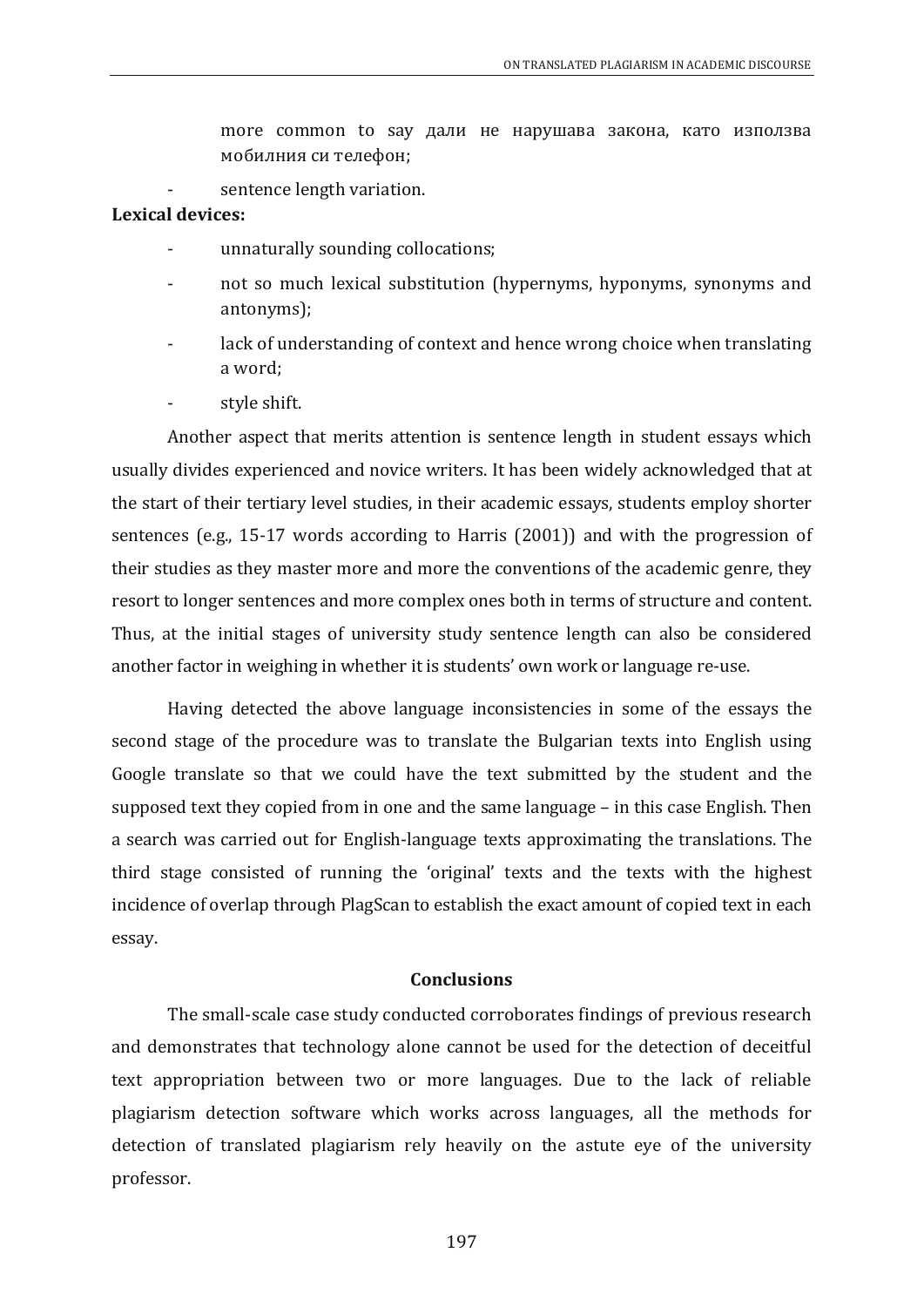The models proposed so far all involve a combination of applying software for establishing similarities in texts, software for machine translation and the active participation of the practitioner whose skills can complement technology and compensate its fallibility. Our approach to discerning cases of plagiarism in translation is to analyse the textual strategies resorted to by students to appropriate text.

The detection process can be made simpler in future, if, and when machine translation is improved to a degree that can convert felicitously texts across languages. Pataki (2012) presented a method whereby information retrieval was used, and an algorithm was elaborated which can detect a stretch of text of 10 sentences across German-English and Hungarian-English. However, until such methods can be reliably applied to other pairs of languages we have to rely on our intuition and skills in applying contrastive linguistic analysis.

Another important aspect of plagiarism detection be it within one language or across two or more languages is a concerted effort on the part of university governing bodies and university professors for its prevention. How to curtail plagiarism is a pressing issue in current academic discourse. The practice of appropriating someone else's work is becoming more common and more widespread geographically not only among students but also among academics. Any discussion of the phenomenon must undoubtedly start with plagiarism awareness and then prevention. This applies for both domestic and international students.

Some measures that can be appropriate in this context can be delineated in three groups. First, administrative measures, or for Universities to adopt, and more importantly enforce a policy of academic integrity with an explicit definition of plagiarism and implementing and enforcing penalties in cases of ascertained text appropriation. The ethical and legal side of the act of plagiarism should be clarified and disseminated with a clear message that it is immoral and illegal (copyright law). Second, practical measures, or developing software tools to assist in the detection of the currently time-consuming process of ascertaining translated plagiarism 'beyond reasonable doubt'. And last but by no means least - academic measures on the part of lecturers and professors with a conscious effort geared towards developing students' academic writing skills focussed on strategies and techniques of developing own 'voice', using, and integrating sources, synthesizing ideas, as well as how to reference correctly.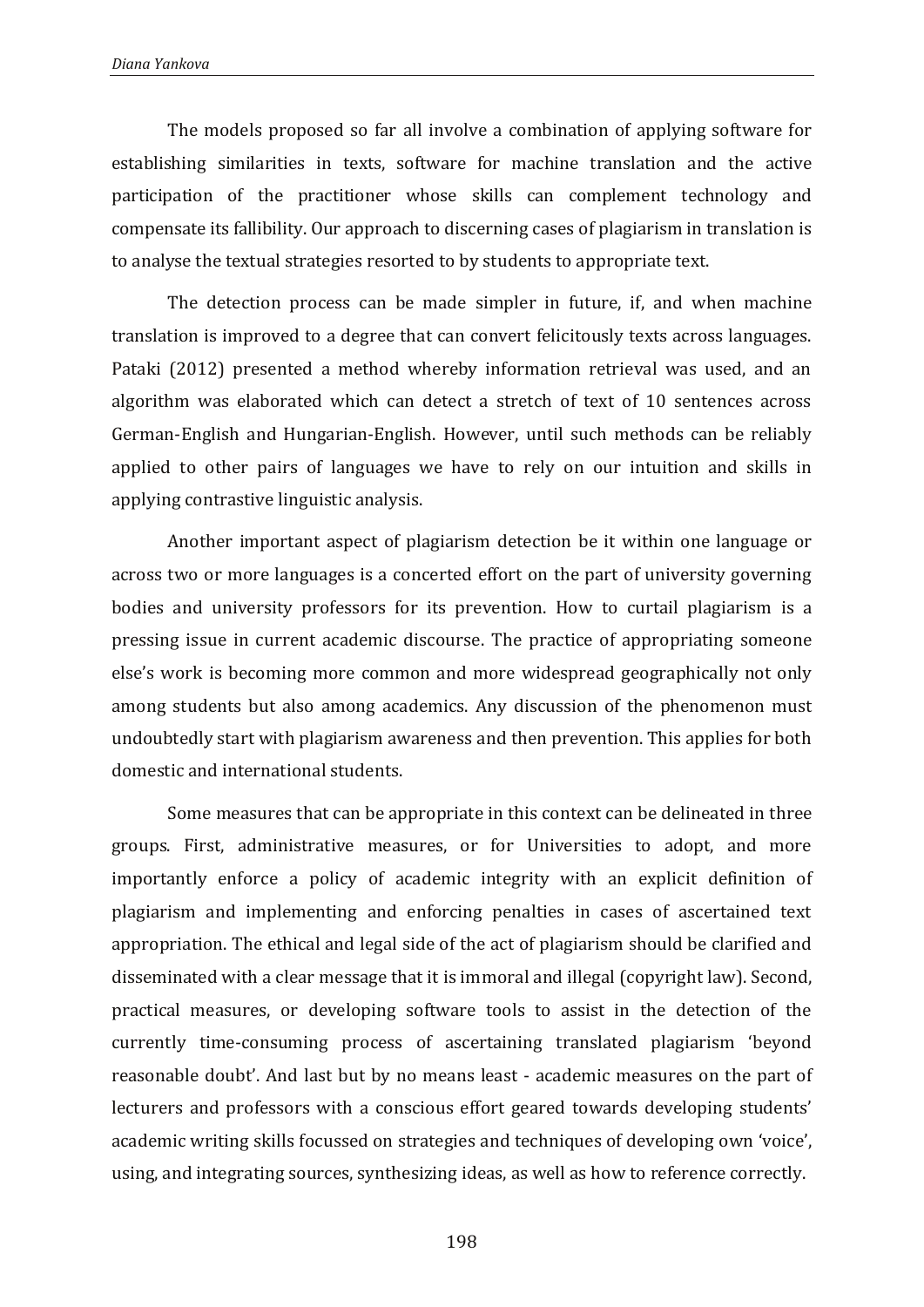## **References**

- Angélil-Carter, S. (2000). *Stolen language? Plagiarism in writing*. Pearson Education. <https://doi.org/10.4324/9781315840185>
- Bennett, R. (2005). Factors associated with student plagiarism in a post-1992 university. *Assessment and Evaluation in Higher Education, 30*(2), 137-162. <https://doi.org/10.1080/0260293042000264244>
- Casanve, C. P. (2004). *Controversies in second language writing: Dilemmas and decisions in research and instruction*. University of Michigan. <https://doi.org/10.3998/mpub.8876881>
- Coulthard, M. (2004). Author identification, idiolect and linguistic uniqueness. *Applied Linguistics, 25*(4), 431-447. <https://doi.org/10.1093/applin/25.4.431>
- Deckert, G. (1993). Perspectives on plagiarism from ESL students in Hong Kong. *Journal of Second Language Writing, 2*, 131-148. [https://doi.org/10.1016/1060-](https://doi.org/10.1016/1060-3743(93)90014-T) [3743\(93\)90014-T](https://doi.org/10.1016/1060-3743(93)90014-T)
- Devlin, M., & Gray, K. (2007). In their own words: a qualitative study of the reasons Australian university students plagiarize. *Higher Education Research and Development, 26*(2), 181-198. <https://doi.org/10.1080/07294360701310805>
- Elander, J., Pittam, G., Lusher, J., Fox, P., & Payne, N. (2010). Evaluation of an intervention to help students avoid unintentional plagiarism by improving their authorial identity. *Assessment and Evaluation in Higher Education, 35*(2), 157- 171. <https://doi.org/10.1080/02602930802687745>
- Flowerdew, J., & Li, Y. (2007). Language re-use among Chinese apprentice scientists writing for publication. *Applied Linguistics, 28*(3), 440-465. <https://doi.org/10.1017/S0267190508070086>
- Harris, R. (2001). *The Plagiarism Handbook: Strategies for Preventing and Dealing with Plagiarism.* Pyrczak Publishing.
- Howard, R. M. (1993). A plagiarism *pentimento*. *Journal of teaching writing, 11*(3), 233- 246.
- Howard, R. M. (1995). Plagiarisms, authorships and the academic death penalty. *College English, 57*(7), 788-805.
- Jones, I. (2009). Cyber plagiarism: Different method Same song. *Journal of Legal, Ethical and Regulatory Issues, 12*(1), 89-100.
- Jones, M., & Sheridan, L. (2015). Back translation: an emerging sophisticated cyber strategy to subvert advances in 'digital age' plagiarism detection and prevention. *Assessment and Evaluation in Higher Education, 40*(5), 712-724. <https://doi.org/10.1080/02602938.2014.950553>
- Marsden, H., Caroll, M., & Neill J.T. (2005). Who cheats at university? A self-report study of dishonest academic behaviours in a sample of Australian university students. *Australian Journal of Psychology, 57*(1), 1-10. <https://doi.org/10.1080/00049530412331283426>